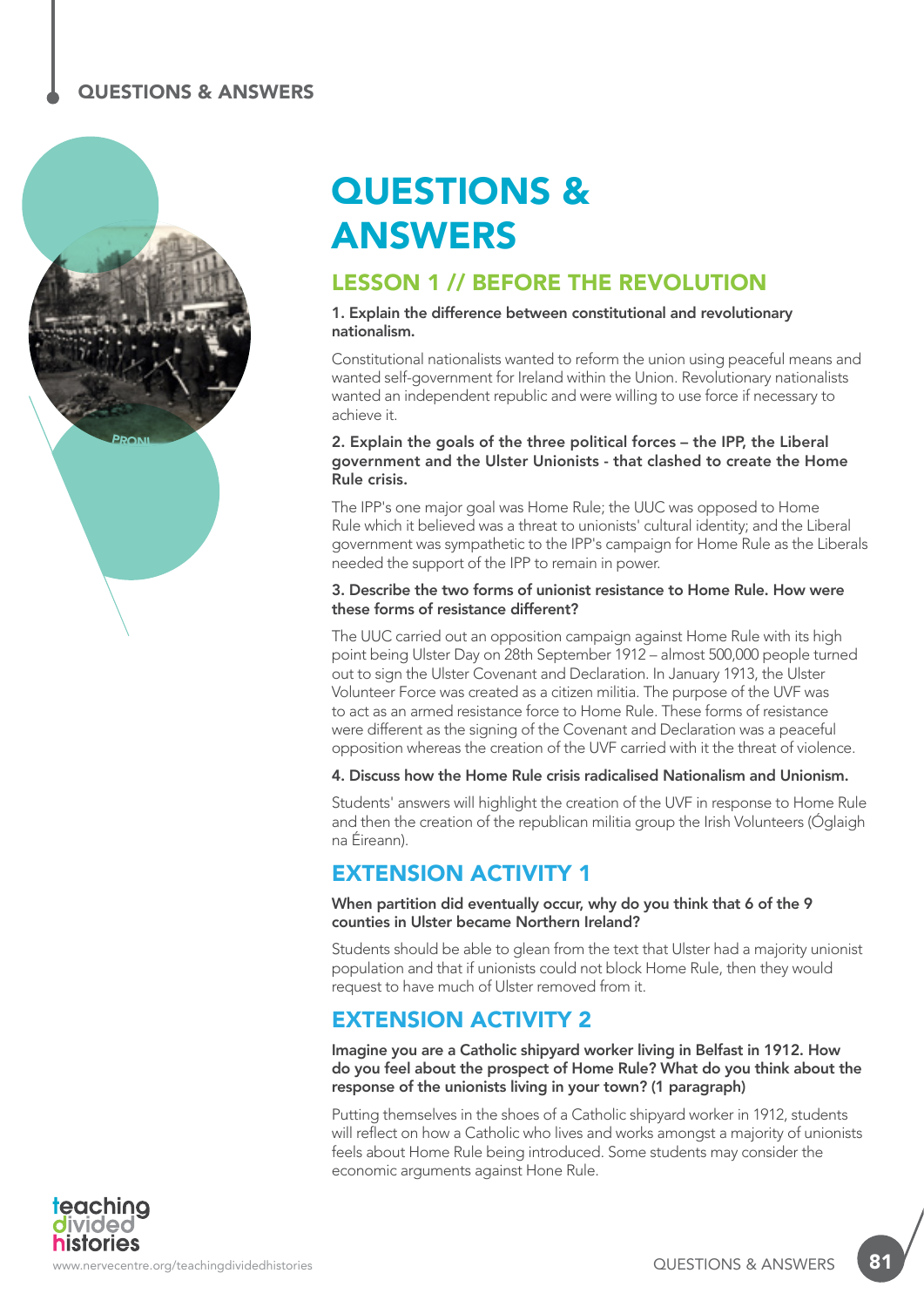

### LESSON 2 // THE AIMS AND IDEALS OF THE REBELS

#### 1. Who secretly formed a Military Council within the IRB to plan the Easter Rising?

Tom Clarke and Sean MacDermott secretly formed a Military Council within the IRB to plan the Easter Rising.

#### 2. Why may Pearse's beliefs have not appealed to unionists?

Pearse's vision for Ireland was Gaelic and Catholic – ideals that would not appeal to most unionists.

#### 3. List the key organisations and individuals that supported and were involved in planning the Easter Rising.

Going through the Key Information, students will identify and list the following:

#### **Organisations**

The Irish Republican Brotherhood The Irish Volunteers (split on rebellion) The Citizen Army

Individuals Tom Clarke Sean MacDermott James Connolly Patrick Pearse Thomas MacDonagh Joseph Mary Plunkett

#### 4. Explain why some revolutionary nationalists opposed the idea of the Rising.

Students will identify groups and individuals who opposed the Rising and explain why some IRB members were opposed to a Rising unless it was supported by a majority of the Irish people and had a realistic chance of success. Even though the Irish Volunteers remained fiercely opposed to British rule, they were also divided on the merits of the Rising. Eoin MacNeill and Bulmer Hobson, two important Irish Volunteer leaders, believed that because the Rising had little chance of success it would be both immoral and impractical.

### EXTENSION ACTIVITY 1

### Give a brief explanation as to why the Irish Republican Brotherhood and Irish Citizen Army supported the Rising. Why were the Irish Volunteers divided on the Rising?

Students will read the information regarding the groups involved in the Rising and explain why they supported the Rising or in the Volunteers case, divided about the Rising. Students should explain how...

...the IRB were split in their support – moderate members were opposed to a Rising unless it was supported by a majority of the Irish people and had a realistic chance of success. More radical members of the IRB – Clarke and MacDermott - saw the Rising as the opportunity to make a dramatic gesture that would encourage the nationalist cause in Ireland. They also wanted to destroy popular support for Home Rule which would have meant that Ireland remained within the UK.

..the Citizen Army supported the idea of armed insurrection as they were a socialist republican organization. They disagreed with those who wanted to delay the Rising.

(The Citizen Army's reasons for supporting the Rising will be more difficult for some students to explain. Due to their adoption of the socialist beliefs of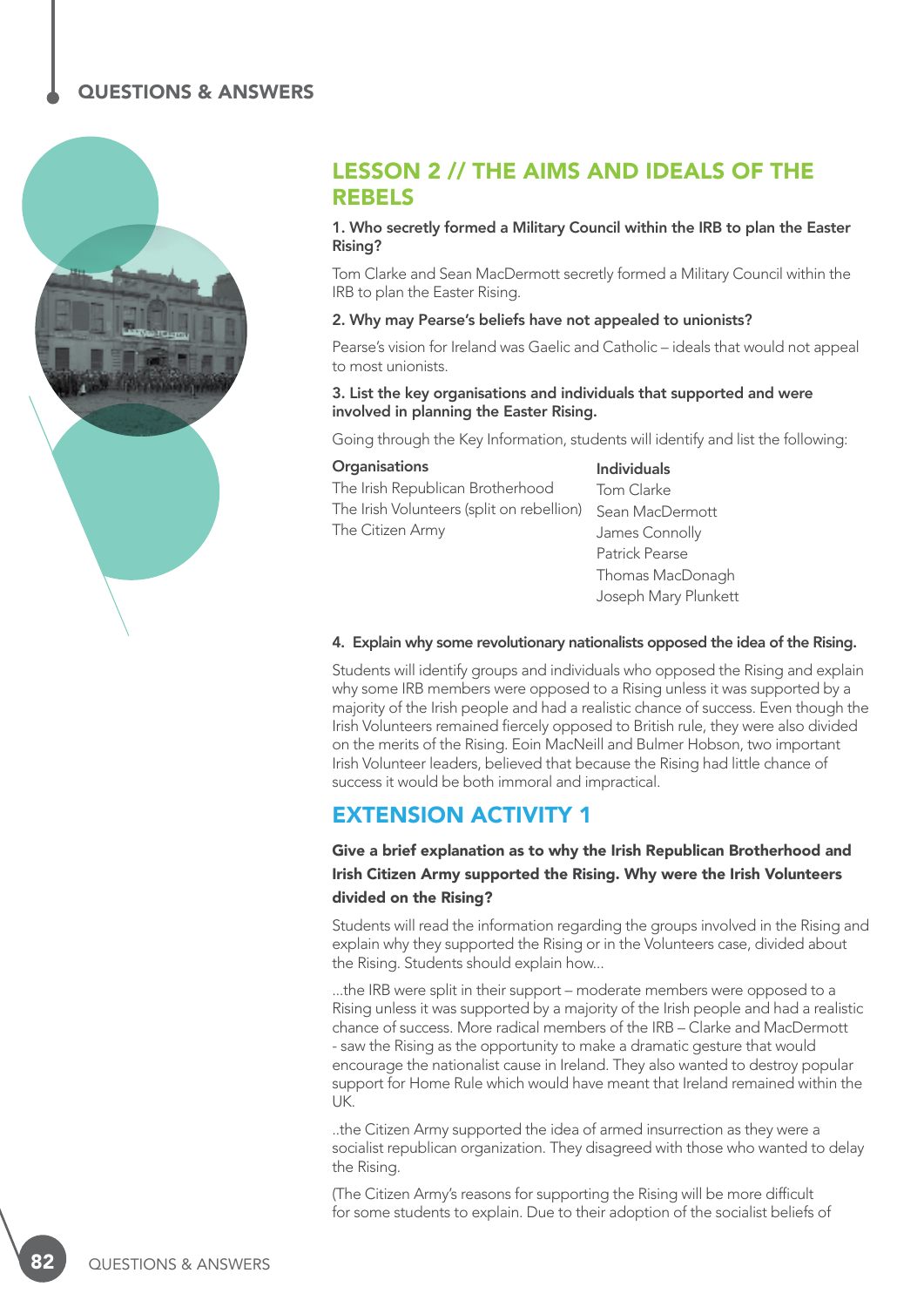

Connolly, they were fighting not just for independence but against capitalism and social inequality.)

...the Irish Volunteers were divided on the merits of the Rising. Eoin MacNeill and Bulmer Hobson, two important Irish Volunteer leaders, believed that because the Rising had little chance of success it would be both immoral and impractical from a political point of view. They wanted to wait until there was more public support for violence; for example, if the British authorities imposed conscription.

### EXTENSION ACTIVITY 2

#### Discuss the key differences in the ideas of Pearse and Connolly.

Students will read the profiles of Pearse and Connolly and consider how their ideas and views differed. Students may also reference the quotes in the Perspectives section of the Key Information. Students should identify as the key difference how each viewed a future Irish Republic – Pearse wanted a progressive, Gaelic and Catholic Ireland whilst Connolly sought a socialist state with a focus on class unity and not religious division.

### TASK 1

Who do you think said each quote? Justify the reason for your choice by explaining how the quote matches the ideal of Pearse or Connolly.

"They have thought of nationality as a thing to be negotiated about as men negotiate about a tariff or about a trade route, rather than as an immediate jewel to be preserved at all peril, a thing so sacred that it may not be brought into the market places at all or spoken of where men traffic."

#### Pearse

"'Those who live by the sword shall perish by the sword' say the Scriptures, and it may well be that in the progress of events the working class of Ireland may be called upon to face the stern necessity of taking the sword (or rifle) against the capitalist class..."

#### **Connolly**

Student's answers should be based on the content of each quote and what ideology it represents. The first quote reflects nationalist thinking, an ideology adopted by Patrick Pearse. The second quote reflects socialist beliefs, an ideology adopted by James Connolly.

### LESSON 3 // EASTER WEEK

#### 1. Describe how Eoin MacNeill was persuaded to set aside his opposition to the Rising.

MacNeill was persuaded to set aside his opposition to the Rising when he learned of Roger Casement's attempt to smuggle German arms into Ireland aboard the ship, the Aud. MacNeill had also been influenced by the 'Castle Document' – a letter supposedly smuggled out of Dublin Castle which indicated that the British were planning to arrest MacNeill and other Irish Volunteers.

#### 2. Summarise the reasons for the poor turnout of Volunteers for the Rising.

The poor turnout was due partly to the confusion about the orders and the change of dates, and partly to the fact that the plans had been kept so secret that many did not even realise the Rising was planned in the first place. Some Volunteers, who did know there was to be a Rising, were not prepared to risk their lives for what they saw as a futile gesture.

3. Explain the circumstances that created a state of confusion on Easter weekend.

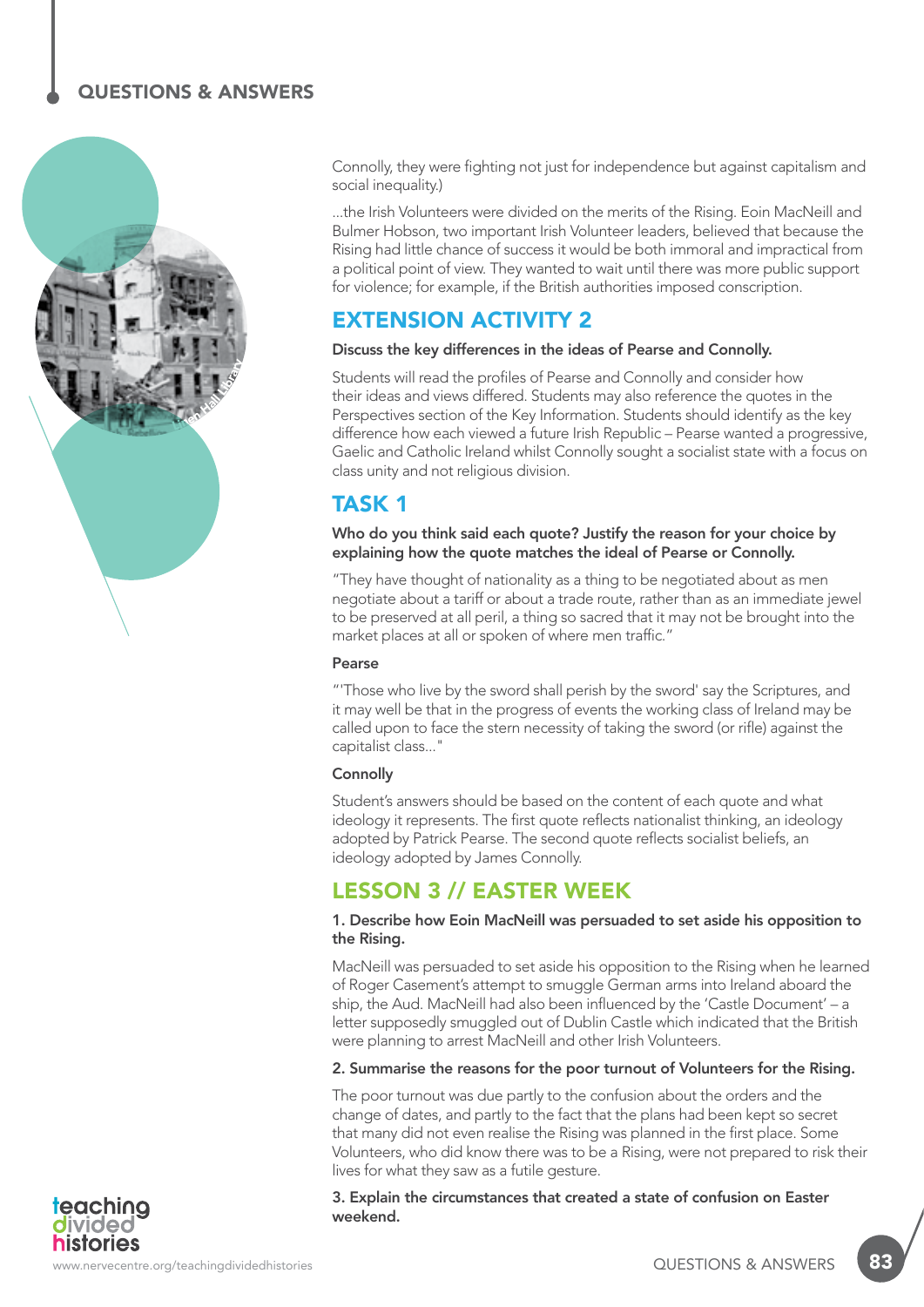

When MacNeill was opposed to the Rising, he was tricked into going along with the Rising. When MacNeill discovered he was tricked, the day before the Rising MacNeill issued an order to the Irish Volunteers that no parades, marches or movements would take place. These orders contradicted the Mitary Council's plans. The Volunteers who had been prepared to act were now confused and uncertain about what to do next.

#### 4. Describe the public reaction to the rebels and the Rising during Easter Week.

Most civilians in Dublin were not supportive of the Rising or the rebels. As a result of looting and disorder there were conflicts on the streets between civilians and both armies. Most of the wounded were civilian and 250 civilians were killed in the fighting and large parts of Dublin city centre were destroyed – most people reacted negatively due to the impact of the Rising which caused great disruption and hardship for the people of Dublin. Others saw the Rising as a betrayal of the Irish fighting on the Western Front.

### EXTENSION ACTIVITY 1

#### Explain why you think most Irish people had a negative response to the Rising.

Students will explain why exactly they think that most of the public had a negative response to the Rising. Students will highlight the destruction to Dublin city centre, food shortages and the death of civilians during the fighting.

### EXTENSION ACTIVITY 2

#### Imagine that you are a civilian in Dublin on Easter Monday. Describe an incident you have witnessed. (1 paragraph)

Students will write a firsthand account of an incident they have witnessed from the point of view of a civilian during the Easter Rising. The feelings expressed in students' answers should reflect that of most civilians during the Rising.

### LESSON 4 // SUPPRESSION AND IMPACT OF THE RISING

#### 1. State one example of why you think Irish opinion was beginning to shift after the Rising.

Students will state one of the reasons listed in "The Irish Response: From anger to adoration" section of the Key Information.

#### 2. Finish the sentence: "After the Rising, many supporters of the Irish Parliamentary Party..."

Students will finish the sentence, explaining how the IPP lost much of its support to Sinn Féin. Students will highlight how after the Rising, the IPP's former supporter started to become more radical and republican.

#### 3. As a military action the Rising was a failure, but why did some consider it a success?

Students will explain that some considered the Rising as a success symbolically, in that it was a propaganda success and attracted more supporters to the republican cause.

#### 4. List three factors that led to the rapid change in Irish public opinion about the Rising.

Students will list three factors that led to a change in opinion about the Rising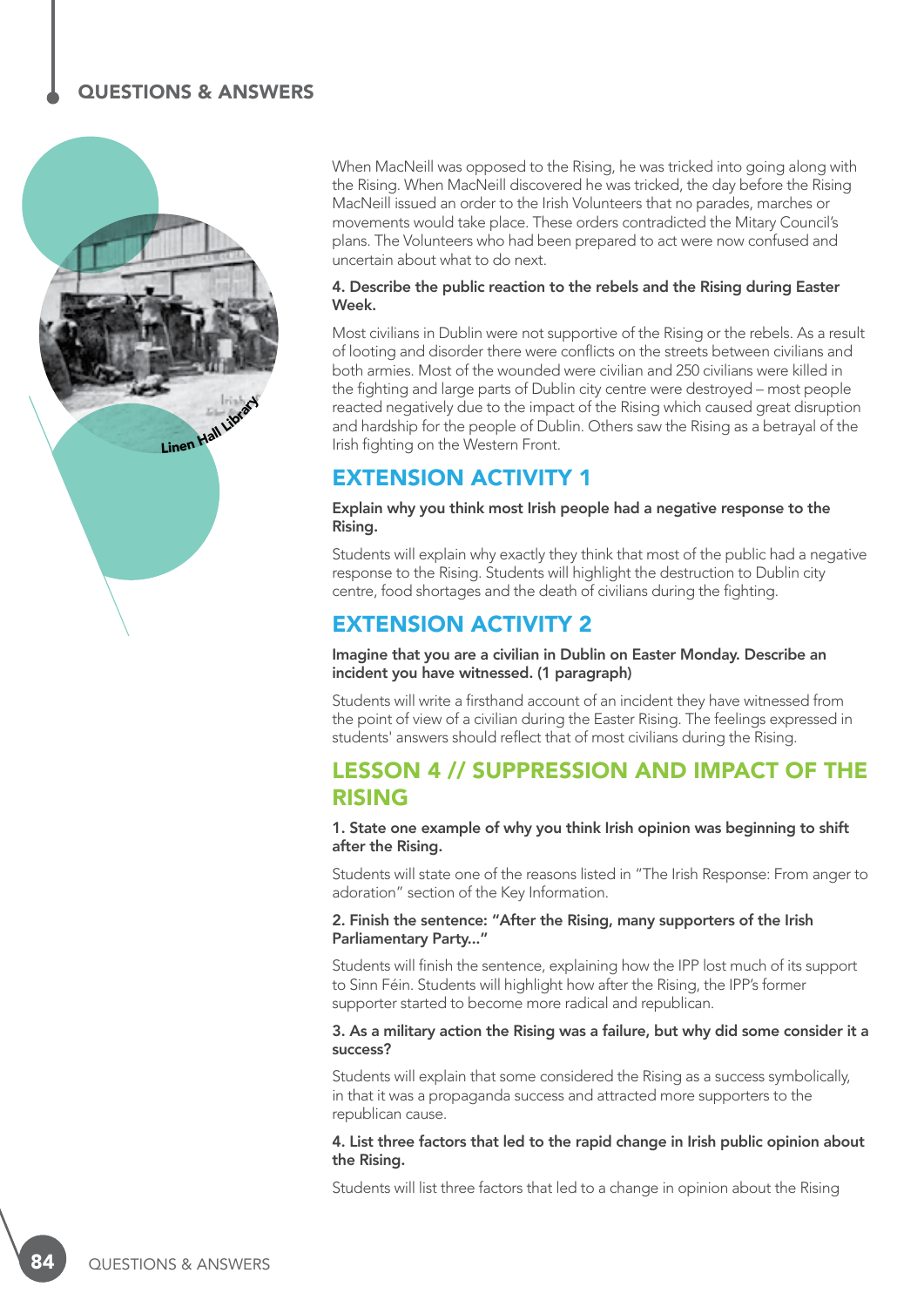

from "The Irish Response: From anger to adoration" section of the Key Information.

#### 5. Describe the long-term effect of the Rising on Irish nationalism.

Reading "The Impact on Irish Nationalism" and "Other Factors" sections of the Key Information, students will describe how the Rising turned many moderate, constitutional nationalists into revolutionary republicans.

### EXTENSION ACTIVITY 1

Summarise the reasons why people who were opposed to the Rising beforehand, may have started to become more radical in their thinking afterwards.

Students will summarise the reasons detailed in "The Irish Response: From anger to adoration" section of the Key Information.

### EXTENSION ACTIVITY 2

Imagine you are an Irish soldier in the Great War, reading about the Rising at home. What are your concerns or feelings? (1-2 paragraphs).

Students will write a first-hand account from the point of view of an Irish soldier fighting in World War 1. Students will consider how an Irish soldier at that time may have felt about what was going on in Ireland - e.g. what are these rebels trying to achieve? Why aren't they fighting in the Great War?

### LESSON 5 // WOMEN AND THE RISING

#### 1. What was meant by "Women's suffrage"?

Women's suffrage is the right for women to vote on equal terms with men.

#### 2. How did Inghinidhe na hÉireann differ from Cumann na mBan?

Inghinidhe na hÉireann was primarily a cultural organisation that wanted to promote Irish culture and language, and was more concerned with Irish separatism than with feminism or suffragism. Cumann na mBan was a female paramilitary organisation that aimed to support the male Irish Volunteers.

#### 3. Describe what roles were given to women during the Rising.

From the Key Information, students will describe the various roles of women in the Rising. Students should identify roles such as fighting, messenger, cooking, nursing and washing up.

#### 4. List the three important organisations set up by republican women in the years prior to the Rising. How did each contribute to the events of Easter Week?

The three main organisations were Inghinidhe na Éireann, Na Fianna Éireann and Cumann na mBan. Inghinidhe nah Éireann radicalised parts of Irish society, promoted Irish culture and language and then merged with Cumann na mBan in 1914. Na Fianna Éireann gave its members (mostly boys) military training, uniforms, and equipment. Na Fianna Éireann took part in gun-running operations, and played a part in the Rising: some boys acted as messengers during Easter Week or even fought in the rebel garrisons. Cumann na mBan was formed in 1914 as a woman's organisation that aimed to support the male Irish Volunteers. A handful of female rebels, including Countess Markievicz, took up arms but most helped by cooking or running messages.

### EXTENSION ACTIVITY 1

#### What was different about how the Irish Citizen Army treated women?

Most Irish rebels believed that women should be confined to roles considered suitable to their gender. The Irish Citizen Army gave its female members a greater

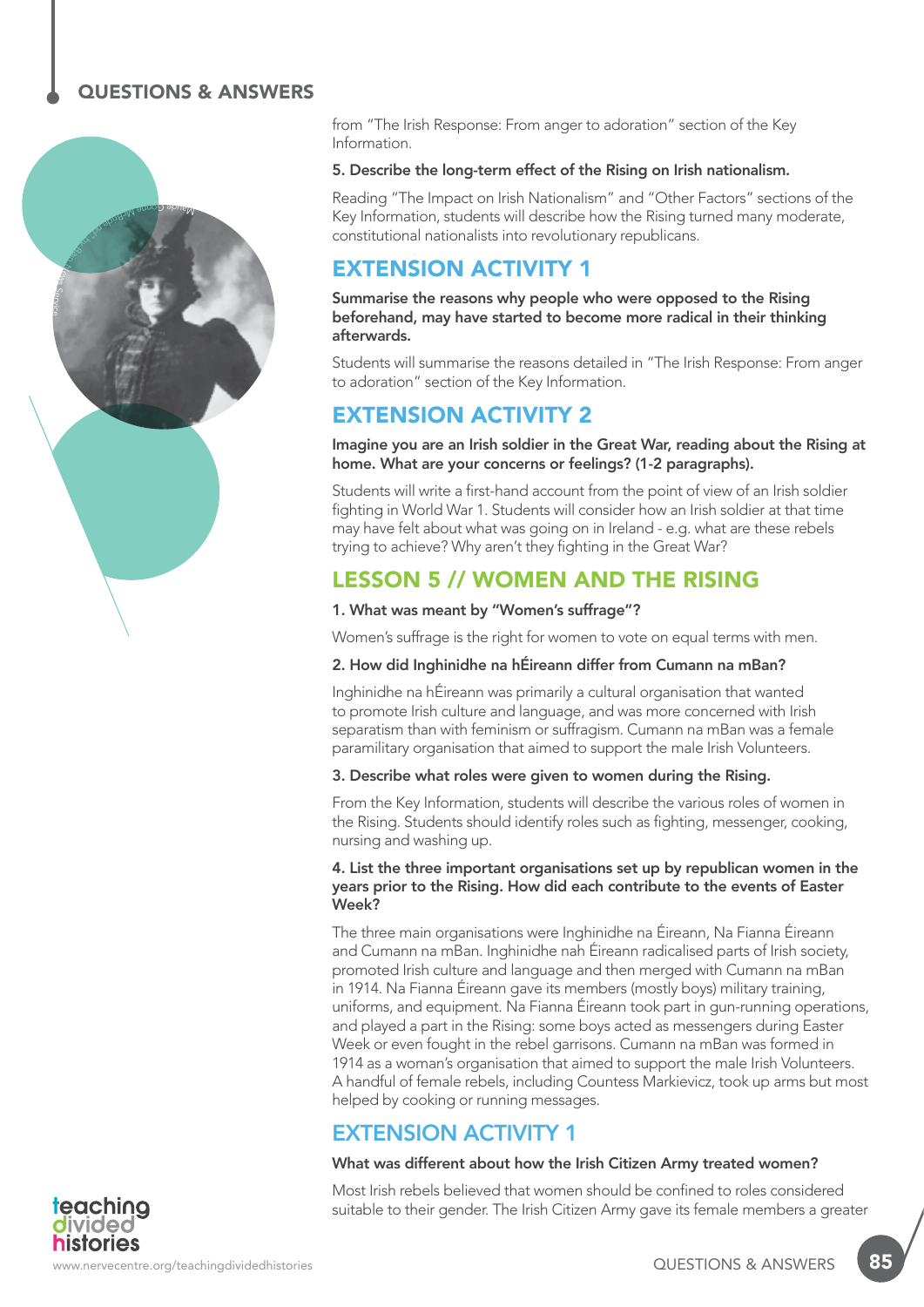

military role: most ICA women were armed, although few took part in combat. The most prominent role of the female rebels was that of messenger: women carried orders, weapons and ammunition through the Dublin streets during the fighting – a dangerous task.

### EXTENSION ACTIVITY 2

#### Imagine you are a member of Cumann na mBan, reporting for duty on Easter Monday. Describe your experience when you arrive (1 paragraph).

Students will write a firsthand account from the point of view of a Cumann na mBan member on Easter Monday. In their account, students should describe things such as: what they have seen, who they have seen, how they feel about what is happening, what role they have been given and how they feel about this role.

### LESSON 6 // COMMEMORATION

1. What is meant by the word "Commemoration"? Can you think of any examples of a commemoration that has happened recently?

Commemoration is the public recollection of the past. The term commemoration can be used to describe objects, performances or rituals. After defining Commemoration, students will try to provide an example of a commemoration they have seen recently.

#### 2. State 3 forms of commemoration. Give an example of how you have seen each of these being used.

From the diagram in the Key Information, students will state three forms of commemorations and provide an example as to how they have seen this form of communication being used.

#### 3. Why was the official commemoration smaller than originally planned on the 25th Anniversary of the Rising?

The commemoration was smaller than originally planned because of Southern Irish neutrality and increased tensions in Northern Ireland.

#### 4. Discuss the way the Easter Rising has been commemorated in the past century, and how this commemorative activity has changed.

Studying the list of commemorations, students will summarise and discuss how the Rising has been celebrated and describe how these commemorations have evolved throughout the years.

### EXTENSION ACTIVITY 1

#### Can you think of any reasons why commemorating such events as the Easter Rising may be contentious?

From reading through the Key Information and list of commemorations, students will highlight any reasons as to why commemorations may be contentious. Students should relate their answer to the muted Rising commemorations as a result of the Troubles.

### EXTENSION ACTIVITY 2

Think of an event or person that is commemorated in your own home (this could be a public event or historical figure, or it could be a family event or relative). How is this event or person remembered? Are there any ceremonies, images or objects used to help your family remember? (1 paragraph)

After studying what commemoration is, and forms of commemoration from the Key Information, students will describe a person or event that is commemorated at home.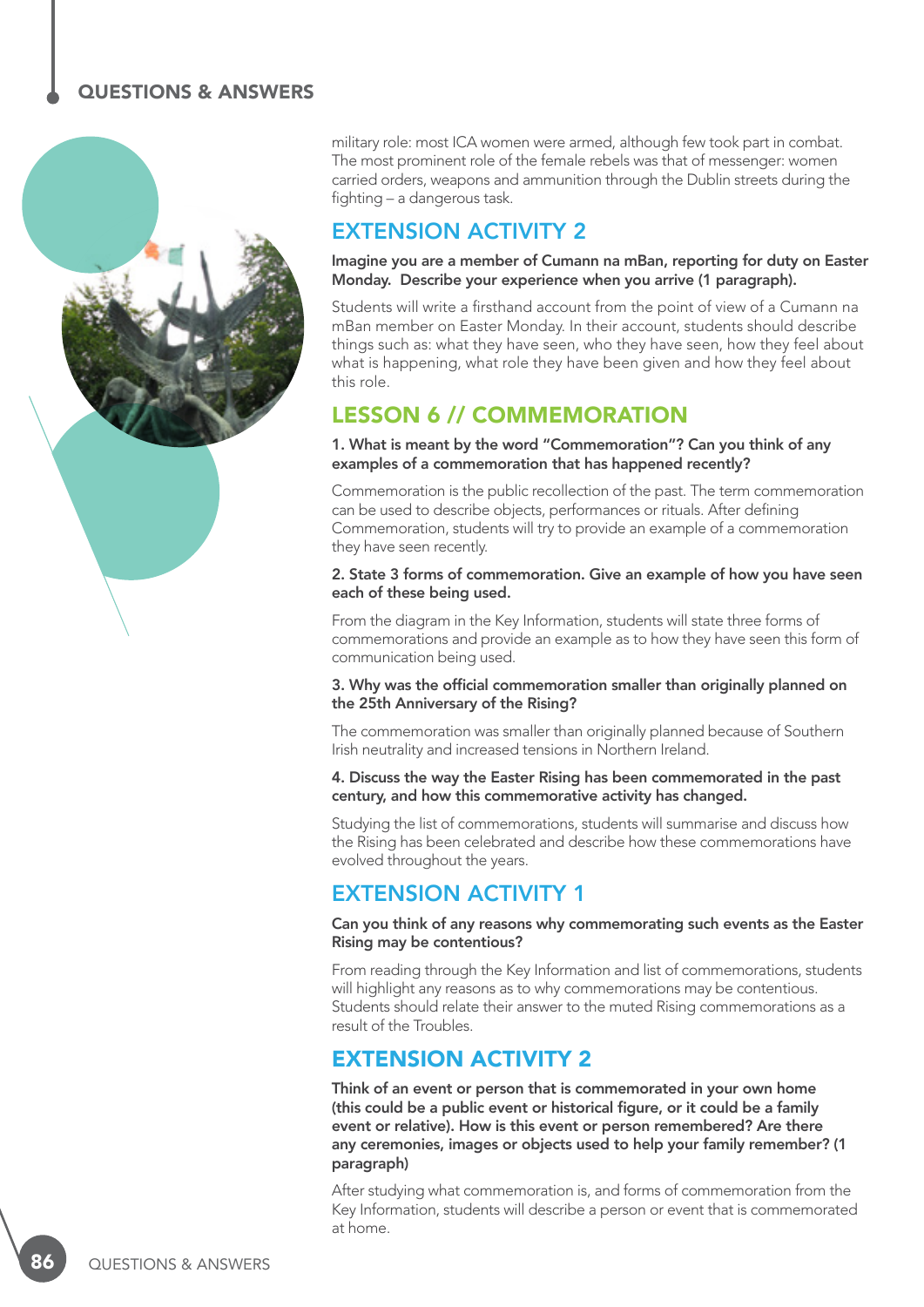

## *1916: A YEAR THAT SHAPED IRELAND* iBook

The 1916 period is further explored in the Nerve Centre's free iBook *1916: A Year That Shaped*  **Ireland**. The innovative resource builds upon the award-winning content from the Nerve Centre's Symbols CD-ROM, developing an interactive experience that explores Ireland and its people as it approached 1916 and how the events of that year shaped the future of the island. The new resource has been developed in conjunction with Creative Centenaries, a new initiative led by the Nerve Centre which explores creative and cultural approaches to events in Ireland 100 years ago.





 The iBook includes easy to understand text, interactive pictures, galleries and maps, audio content from a range of historians and commentators and exclusive video content from the time. It also includes interactive learning aids to test the reader's knowledge throughout as well as suggested creative tasks to aid extended learning.

The iBook explores key events of 1916 and their legacy through chapters including: >> An Island Divided

- >> The Easter Rising
- >> The Battle of the Somme
- >> Ireland Post-1916





For more information and resources, and to download your free iBook, visit www.creativecentenaries.org